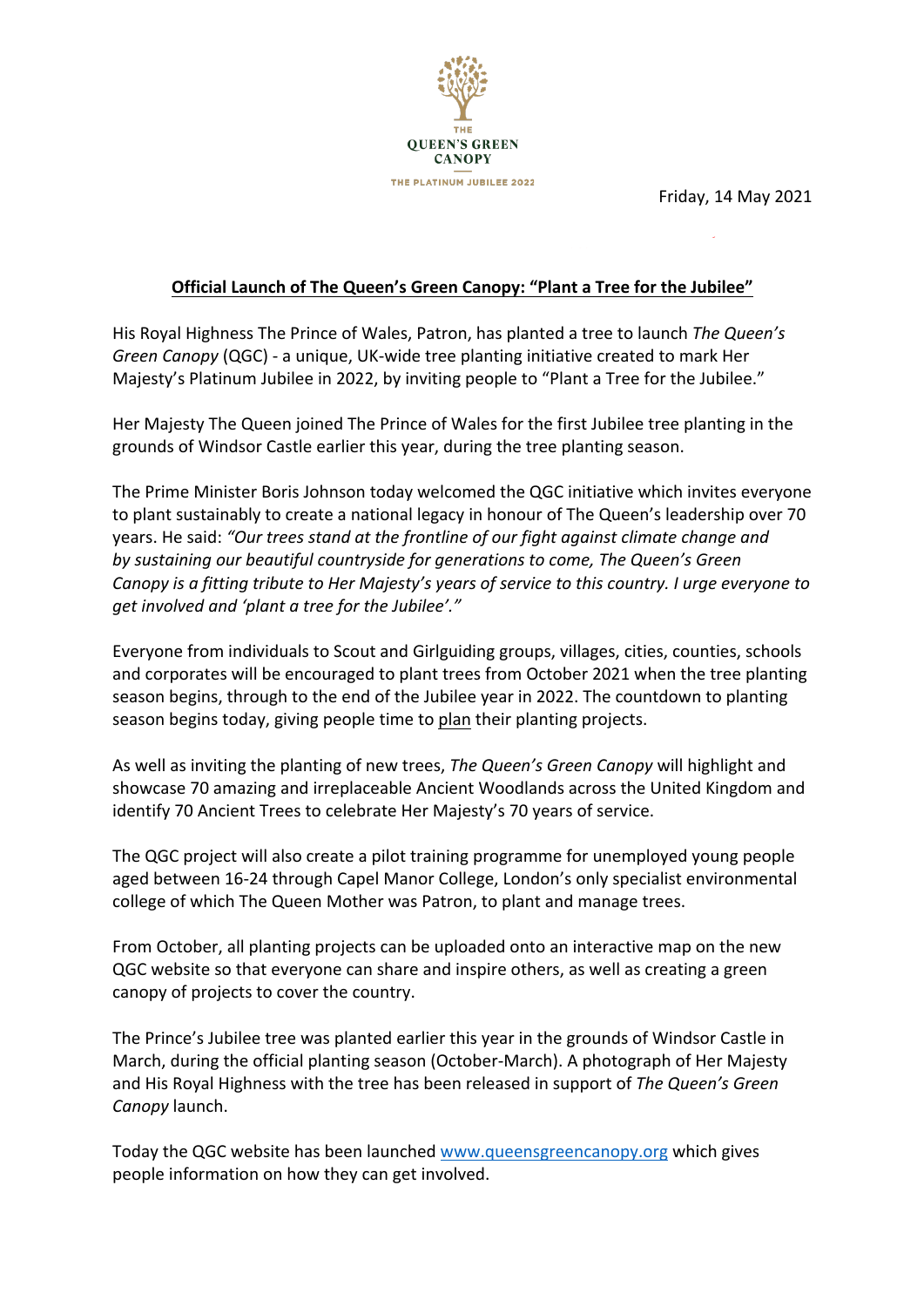The Environment Secretary, George Eustice, said: *"I want to encourage everyone to support the launch of The Queen's Green Canopy. From individuals, schools, farmers, environmental groups and businesses, we want people to get involved, grow and protect our nation's trees, and mark the Platinum Jubilee.*

*Tackling the climate and biodiversity crises is a priority. Healthy and productive trees and woodland will play a crucial role in this – which is why we are committed to increasing tree planting across the UK to 30,000 hectares per year by the end of this Parliament, and investing millions of pounds to help deliver this through the 'Nature for Climate Fund'."*

#### **Tree planting season - October to March**

*The Queen's Green Canopy* will encourage everyone to learn more about the best way to plant trees so that they survive and flourish for years to come. Trees and hedgerows must be planted with care, at the right time of year, in the right place and with species that are not prone to prevailing tree diseases. The QGC initiative will encourage planting during the official planting season, October to March, to optimise the chance of trees surviving and flourishing.

People are encouraged to use the summer to plan their Jubilee tree planting projects and be ready for October.

Through our QGC Partner The Woodland Trust, schools and community groups will be able to apply for **three million free saplings**, available on a first come first served basis. Details will be outlined on www.queensgreencanopy.org from June, alongside expert advice from our partners about tree planting "best practice" – including where to plant and how to secure a healthy tree which is right for the location.

### **The planting of new trees across the United Kingdom may take the form of:**

- **Individuals** planting trees on their private land.
- **Corporates and businesses** planting trees on their land and creating tree planting projects with employees.
- **Platinum Jubilee Community Planting** projects for youth groups, Parishes, Residents Associations. Community groups can apply for free saplings from June through the QGC website, available on a first come first served basis.
- A **Platinum Jubilee Avenue** of medium-sized or large trees ideal for cities, large estates, new housing developments and parishes.
- A **Platinum Jubilee Copse** on private land or land allocated by the County or Council.
- A **Platinum School Tree**: all schools are encouraged to actively engage with the QGC. Schools may apply for free saplings through the Woodland Trust on the QGC website from June, available on a first-come-first served basis. In addition to this, the QGC will make contact with as many state schools in the UK as possible to arrange free trees through our partner organisations. The number of free trees available will depend on donations received. There is also an education hub on the QGC website which provides materials for schools.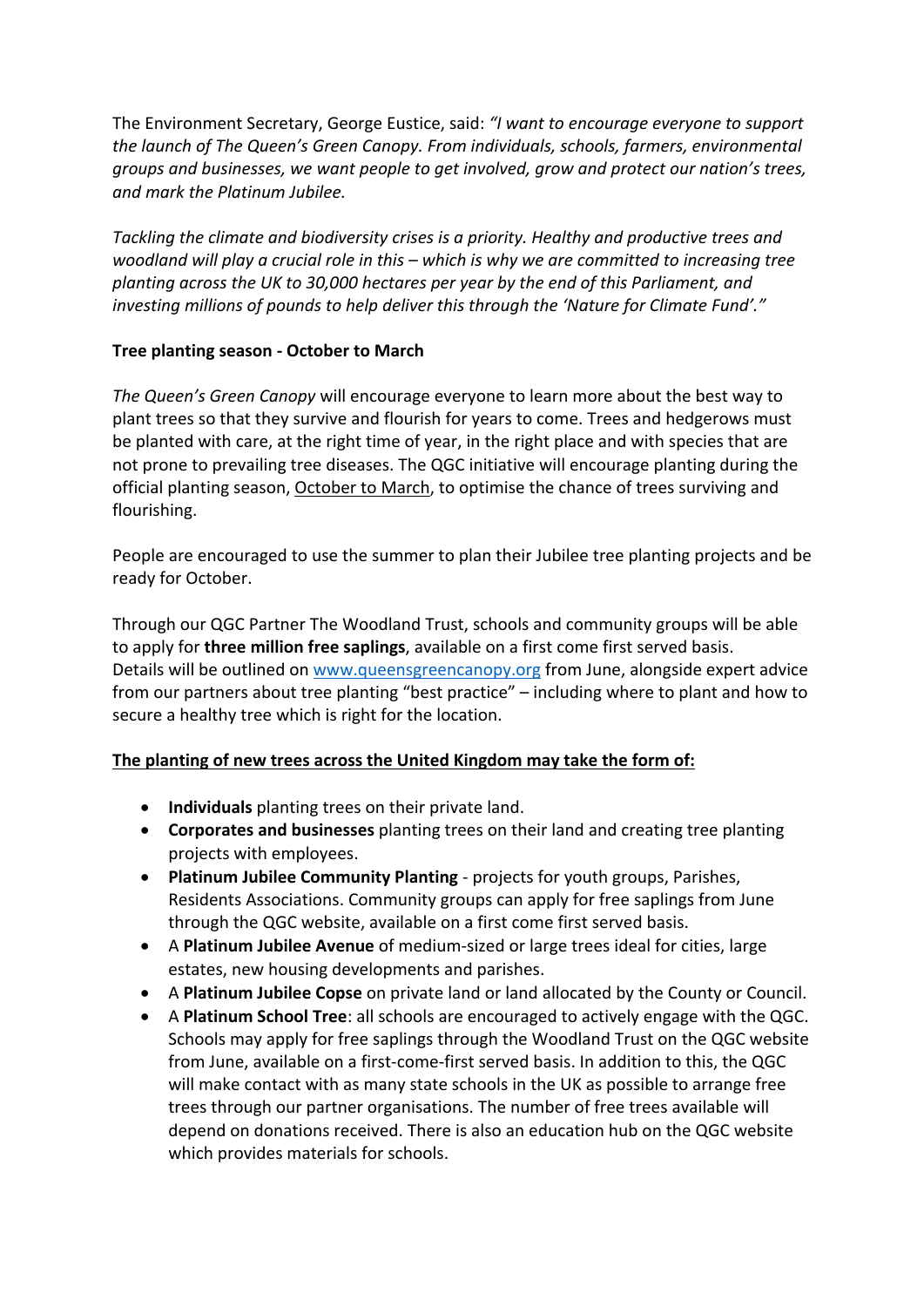#### **The Queen's Green Canopy Map**

A special interactive map has been created to track the Jubilee tree plantings, which is embedded within the QGC website. When planting season arrives in October, people will be able to upload images with their newly planted Jubilee trees on the QGC map.

The tree planted by His Royal Highness represents the first Jubilee tree on the QGC map, along with four foundation plantings by Royal Mail in England, Northern Ireland, Scotland and Wales.

#### **Donations**

*The Queen's Green Canopy* is a not-for-profit initiative and money raised will be donated to deprived areas and urban schools through our QGC partner, Trees for Cities. The QGC will also offer people the opportunity to commemorate loved ones through the donation of a Jubilee tree.

#### **The Queen's Green Canopy Partners**

Collaboration is central to the QGC. We are proud to partner with the following charities, social enterprises and Government Departments to help us plant and protect trees across the UK.

#### **Cool Earth**

Cool Earth is the international climate charity working alongside communities living in the world's most threatened rainforest. Building on the successful Queen's Commonwealth Canopy (QCC) project, Cool Earth are the hosts of *The Queen's Green Canopy*, enabling the initiative through the provision of necessary infrastructure.

### Chair of Natural England and Cool Earth Trustee, Tony Juniper CBE said:

*"Expanding woodland and tree cover, with the right trees in the right place, is key to the recovery of the world's natural environment, including here in Britain. Her Majesty's Platinum Jubilee marks an unparalleled moment to raise our ambition in that regard, harnessing Cool Earth's expertise to help do the job."*

#### **The Woodland Trust**

The Woodland Trust is the largest woodland conservation charity in the United Kingdom, with over 500,000 supporters. The Woodland Trust works in support of a UK rich in native woods and trees for people and wildlife. In addition to sharing their expertise, the Trust has committed three million free saplings to schools and communities across the UK as part of the QGC initiative.

### CEO of the Woodland Trust, Darren Moorcroft, said:

"*There is no more fitting way to celebrate Her Majesty's Jubilee than through striving to increase and protect our native tree cover. The last year has emphasised the central role that trees and woods play in the life of the nation. We need more projects like this, giving people access to our natural heritage, opportunities to do something positive for the environment,*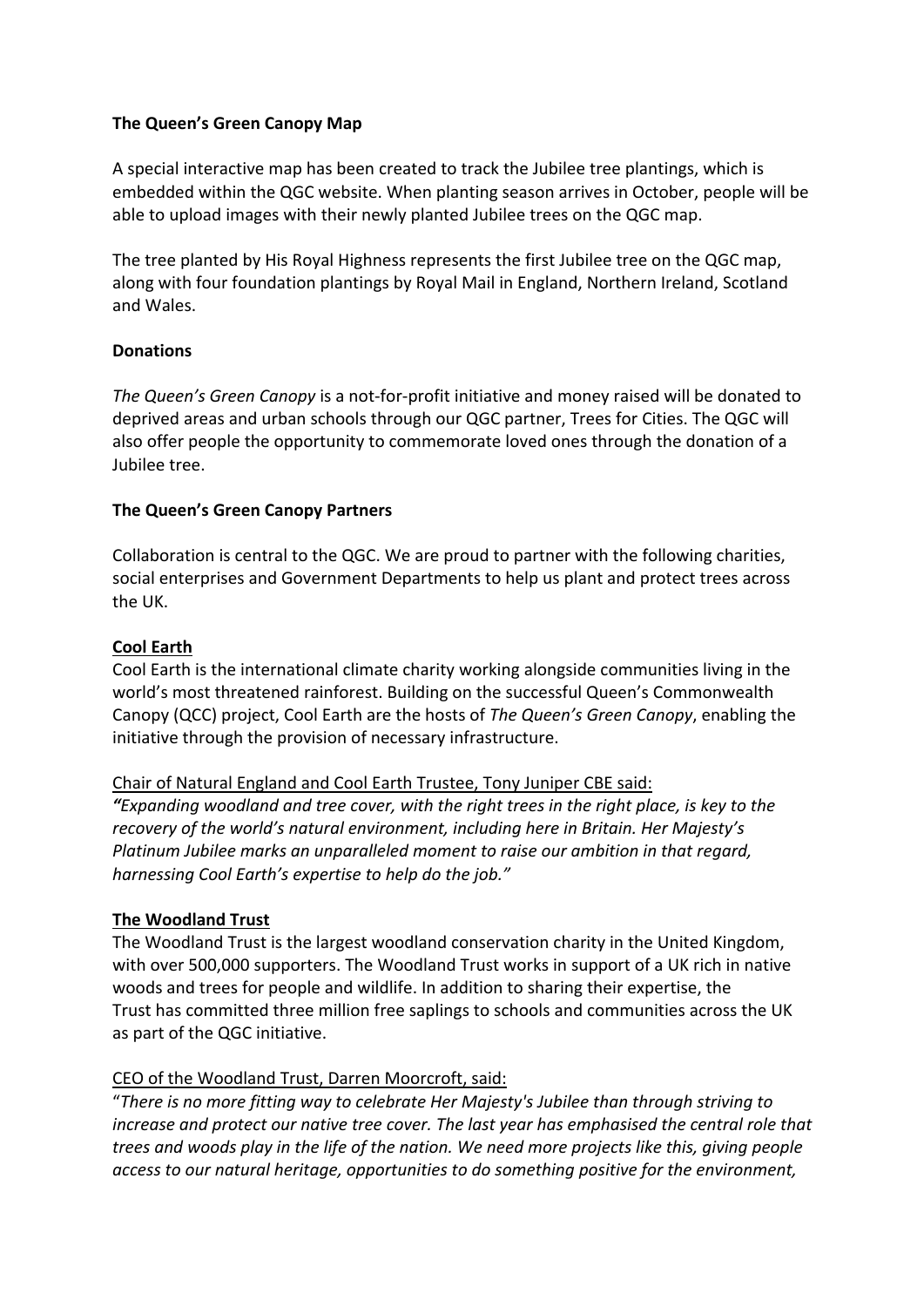*and helping to safeguard it for our children in the face of a combined climate and nature crisis."*

### **The Royal Horticultural Society**

Committed to inspiring a passion for horticulture, the Royal Horticultural Society (RHS) is the UK's leading gardening charity. The launch of the QGC coincides with the start of the RHS's virtual Chelsea Flower Show. The RHS will also be supporting the QGC during the physical event in September. As Patron, The Queen typically visits the flower show alongside Members of the Royal Family.

## Royal Horticultural Society Director General, Sue Biggs, said:

"*It is wonderful to be involved in The Queen's Green Canopy, and we could not be more delighted that such a fabulous initiative is launching during RHS Virtual Chelsea week, when we normally hold the world famous RHS Chelsea Flower Show, which Her Majesty The Queen has visited so often.*

*The Queen has also planted many treasured trees at RHS Gardens over the years, and as the UK's gardening charity, we are very excited about helping and encouraging millions of gardeners to 'plant a tree for the Jubilee' over the autumn months."*

## **Trees for Cities**

Trees for Cities (TfC) is a national charity operating in towns and cities across the UK with the goal to create healthy, accessible, functional and resilient urban forests for today and for future generations. TfC will support the delivery of the QGC programme in urban areas, helping to target places of greatest social and environmental need.

# Chief Executive of Trees for Cities, David Elliott, said:

*"We are incredibly proud to be a partner of The Queens Green Canopy initiative in celebration of The Queen's Platinum Jubilee in 2022. By encouraging people to plant and protect urban trees as a legacy to Her Majesty's Service to the Nation, we hope to enable and inspire individuals and local communities across the UK to connect with nature and each other. Through this partnership, these trees will provide a multitude of benefits to local communities in our towns and cities and inspire a new generation of young people to plant trees that will not only survive but thrive for generations to come."*

### **The Forest Canopy Foundation**

The Forest Canopy Foundation (FCF) is made up of independent private sector forestry companies who manage an innovative scheme, combining public and private finance and landowner interest to achieve woodland planting that all can be proud of. The FCF will provide expert advice for companies wishing to participate in the QC initiative, particularly those who wish to do extensive planting.

# Director of The Forest Canopy Foundation, Niel Nicholson, said:

*"The Forest Canopy Foundation are delighted to partner with The Queen's Green Canopy. We will be providing advice and guidance to the Queen's Green Canopy on how to plant trees so that they survive and thrive, across the whole of the UK."*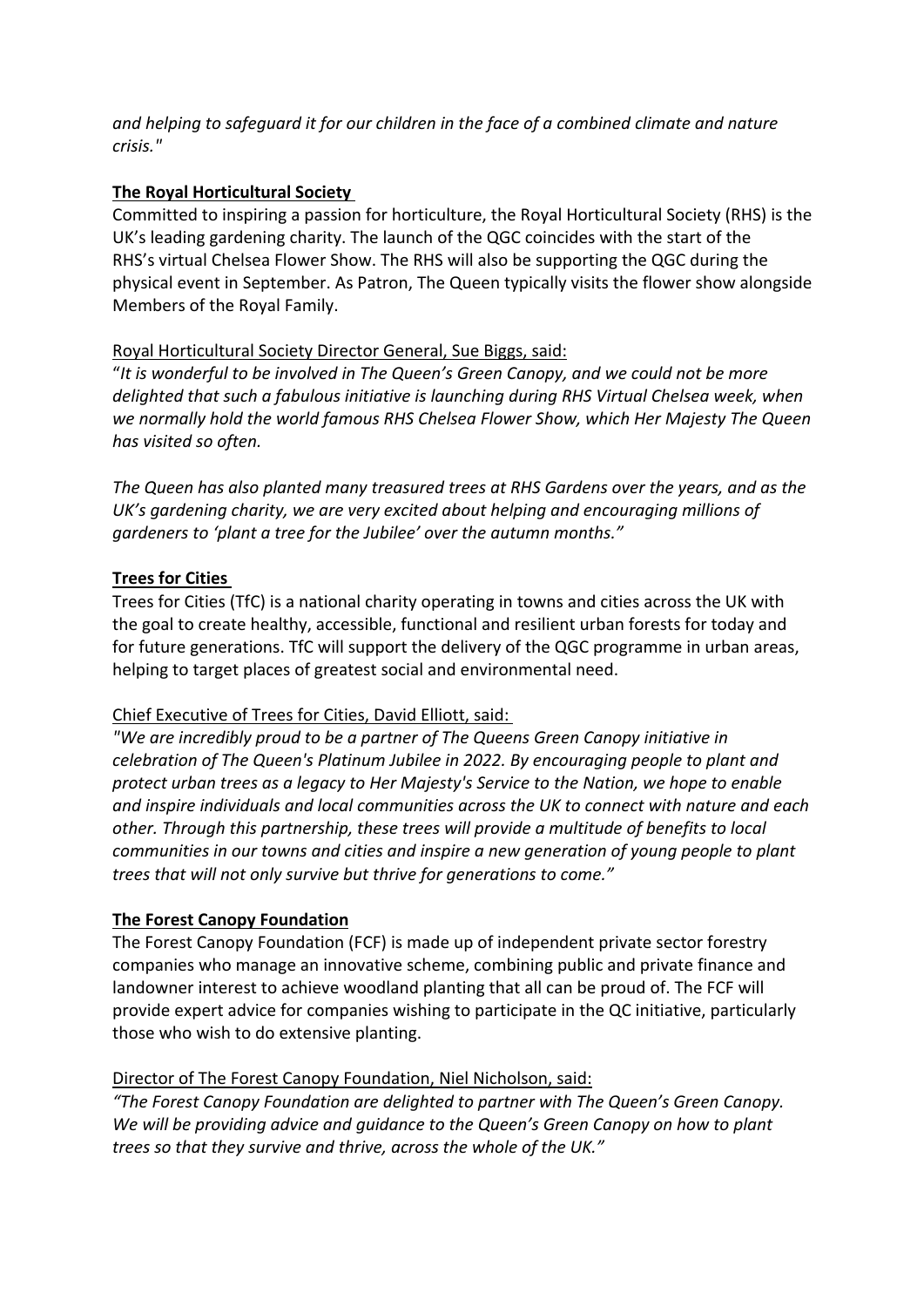### **DEFRA**

The Department for Environment, Food and Rural Affairs (DEFRA) are the Government department responsible for safeguarding our natural environment, supporting our worldleading food and farming industry, and sustaining a thriving rural economy. Trees planted as part of the QGC initiative will contribute to the UK Government's tree planting and woodland creation commitments.

#### Chair of the Forestry Commission, Sir William Worsley, said:

"*The value of trees to people and nature has never been clearer and at a time where we must do everything we can to not only tackle climate change, but also adapt to its impacts. I would urge everyone to pick up a spade and plant a tree for the jubilee. As the government's expert forestry advisors and proud carers of the nation's forests for over 100 years – we are hugely excited to support The Queen's Green Canopy."*

#### Cavendish Group CEO, Mala Manku said:

*"We're honoured at Cavendish to be working with you to mark both The Queen's outstanding contribution to sustainability and the skills gap that needs to be addressed to continue this important legacy.**Together, this work will be an important step towards ensuring underprivileged groups are at the heart of the UK's ambitions to tackle the climate crisis, create green jobs and reskill parts of the workforce that need it most."*

#### **The Queen's Green Canopy Platinum Supporters**

The QGC is grateful to be working with a select group of Founding Platinum Supporters: Royal Mail, Coutts, The John Lewis Partnership, Coupa and Rentokil Initial plc.

**Royal Mail** is the leading provider of postal and delivery services in the UK and the UK's designated universal postal service provider. As the Founding Platinum Supporter of The Queens Green Canopy, **Royal Mail has planted four mature trees in each nation of the UK at four Royal Mail sites. The trees can be found at mail centres and delivery offices in Belfast, Portsmouth, Swansea and Glasgow.**

### Royal Mail Chief Commercial Officer, Nick Landon, said:

*"Royal Mail is the original postal service. For over 500 years we have taken the long view and continuously reinvented ourselves for the next generations. As the Founding Platinum Supporter of The Queen's Green Canopy, Royal Mail is incredibly proud to support this inspiring project which is creating a greener environment for generations to come. As part of this support we have planted four wonderful indigenous trees, one at a selected Royal Mail site in each UK nation, in celebration of Her Majesty The Queen's Platinum Jubilee and for the enjoyment of all for many years to come."*

### Coutts Chief Executive Officer, Peter Flavel, said:

*"We're proud to be a Founding Partner of The Queen's Green Canopy to commemorate Her Majesty's Platinum Jubilee. The planting and protection of trees, in line with the 'right tree, right place, right reason' principle, is of paramount importance to combat climate change and rejuvenate communities, and we are delighted to support this initiative and play our part."*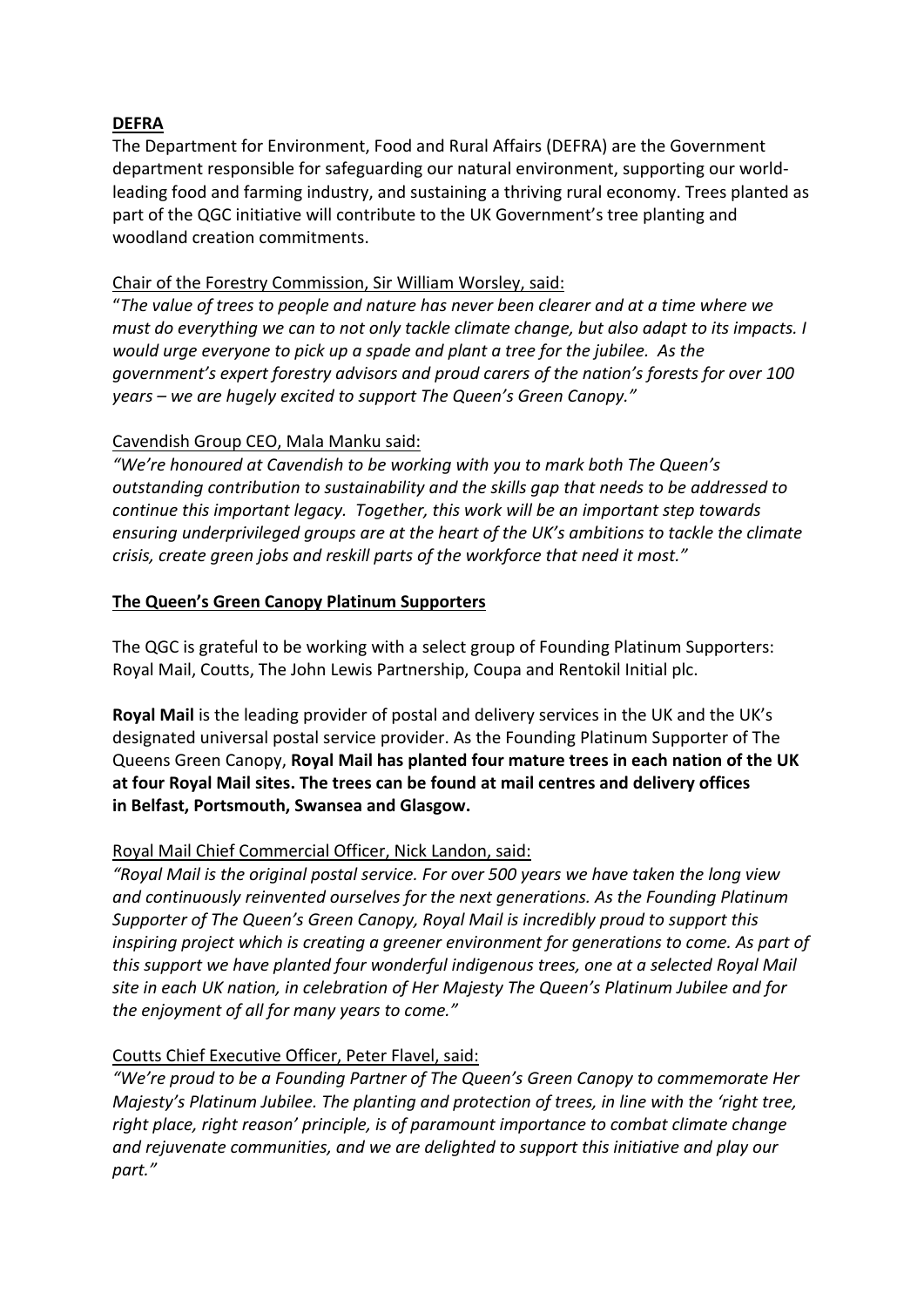### John Lewis Partnership Chairman, Sharon White, said:

"*The Queen's Green Canopy is a fantastic way to support Her Majesty's Platinum Jubilee. In a year when we're focused more than ever on nature and its importance to our lives, everyone at John Lewis and Waitrose is excited to be a founder member of the project. Working with our Partners, customers, suppliers and farmers, planting a tree for the Jubilee will be a privilege and helps improve our urban, suburban and rural landscapes."*

#### Coupa Senior Vice President, Helen Trim, said:

*"Coupa is honoured to be supporting The Queen's Green Canopy this year. Native woodland and trees are vital to helping fight climate change. It is essential that we all do our part to continue to plant and protect nature's natural carbon-removing and air-filtering resources to make a positive impact on the environment and our local communities."*

#### Rentokil Initial plc CEO, Andy Ransom, said:

*"On behalf of our colleagues and customers across the UK and the Commonwealth we are delighted to be a Founding Platinum Supporter of The Queen's Green Canopy. This is a wonderful way to mark Her Majesty's Platinum Jubilee in 2022 and we are pleased to support the planting of trees in schools and urban areas."*

#### **Further Background**

- Throughout Her reign, The Queen has planted more than 1,500 trees all over the world and has spoken alongside Sir David Attenborough of the importance of trees in the Earth's future.
- The QGC is a voluntary and inclusive initiative which is open to participation by everyone in the UK.
- The QGC is a symbolic gift which involves the voluntary dedication of forests and woodland – there is no land/title transfer.
- Planting trees and protecting forests are simple, cost effective ways to slow climate change, filter our air, enhance our communities and provide habitats for wildlife.
- The QGC is a not-for-profit initiative, which has not received Government funding.

### **QGC Website and social media channels**

The QGC website www.queensgreencanopy.org and social media channels will go live on Monday 17 May, supported by a "takeover" of the Royal Family's Instagram stories. Please follow the QGC and the launch at these handles and hashtags:

*Instagram: @queensgreencanopy / @theroyalfamily / @clarencehouse Twitter: @qgcanopy / @royalfamily / @clarencehouse Facebook: @queensgreencanopy / @thebritishmonarchy LinkedIn: @queensgreencanopy / @theroyalfamily*

Hashtags: #queensgreencanopy #plantatreeforthejubilee #jubileetree #qgclaunch